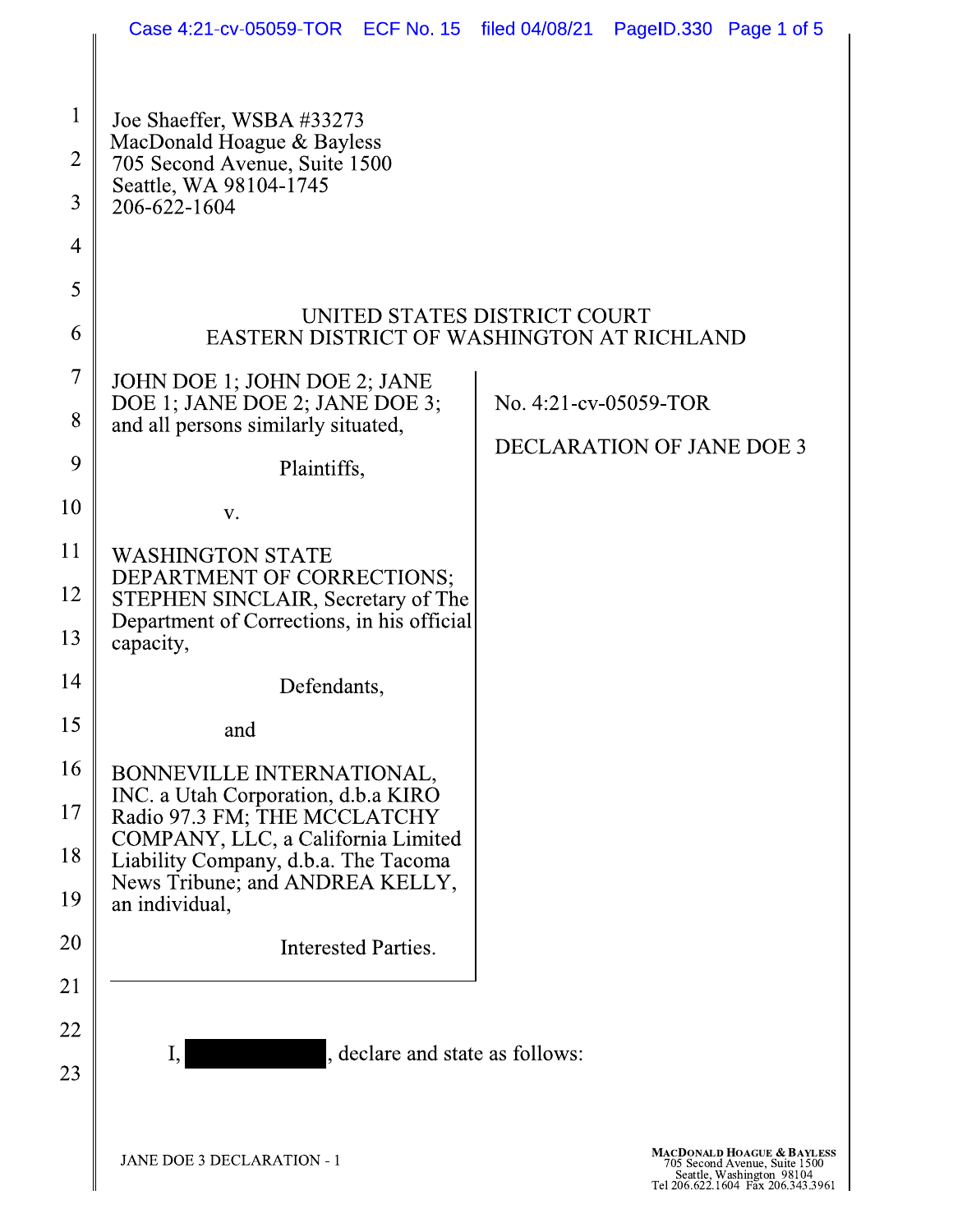1. 1 am over the age of 18 and competent to make this declaration. I live  $\vert$ in Snohomish County, Washington.

-Case 4:21-cv-05059-TOR<br>
1 1. I am over the a<br>
2 in Snohomish County, Was<br>
3 2. I am a woman<br>
1 men's prison. My legal nam<br>
by my used name in the De<br>
4 dead name (the male name in the De 2. I am a woman who lives in the Monroe Correctional Complex  $-$  a men's prison. My legal name is . I am also identified in this case by my used name in the Department of Corrections, , which is my  $\alpha$  and  $\alpha$  and  $\alpha$  and  $\alpha$  and  $\alpha$  at  $\alpha$  as assigned at birth). I was born on - 1990 - 1990 - 1990 - 1990 - 1990 - 1990 - 1990 - 1990 - 1990 - 1990 - 1990 - 1990 - 1990 - 1990 - 1990 - 19

> 8-I was assigned the male sex at birth. I came out as a woman in 2015, and I have changed my legal name to a feminine name. I have changed my legal gender in the community, too. But when I was arrested and prosecuted, the government used my dead name – the male name that I was assigned at birth – and  $\vert$ the male gender marker.

depression, anxiety, and gender dysphoria. I was extremely afraid that, as a 4. When I entered prison, I was terrified. I have been diagnosed with woman, I would be a target for attacks and victimization in a men's prison. Although I still strongly identify as a woman, because I had been booked under my  $\vert$ former name, I decided to try and live in the men's prison as a man and simply blend in. I did this to avoid transphobia and violence. A lot of people in prison think I´m gay, not a woman.

The Sexually attracted to, and<br>
MACDONALD HOAGUE & BAY<br>
TOS Second Avenue, Suite 15<br>
Tel 206.622.1604 Fax 206.343. <sup>1</sup><br>
1y attracted to, and<br>
MACDONALD HOAGUE & BAYLESS<br>
705 Second Avenue, Suite 1500<br>
Seattle, Washington 98104<br>
Tel 206.622.1604 Fax 206.343.3961 I'm sexually attracted to, and<br>MACDONALD HOAGUE & BAYLE<br>
705 Second Avenue, Suite 1500<br>
Tel 206.622.1604 Fax 206.343.390 5. However, when I came to the Department of Corrections (DOC), staff  $\vert$ asked me questions to figure out where to house me and what they thought they needed to do to keep me safe. These questions were about my most private personal information, like my gender history, who I'm sexually attracted to, and

-

 $\ddot{\phantom{0}}$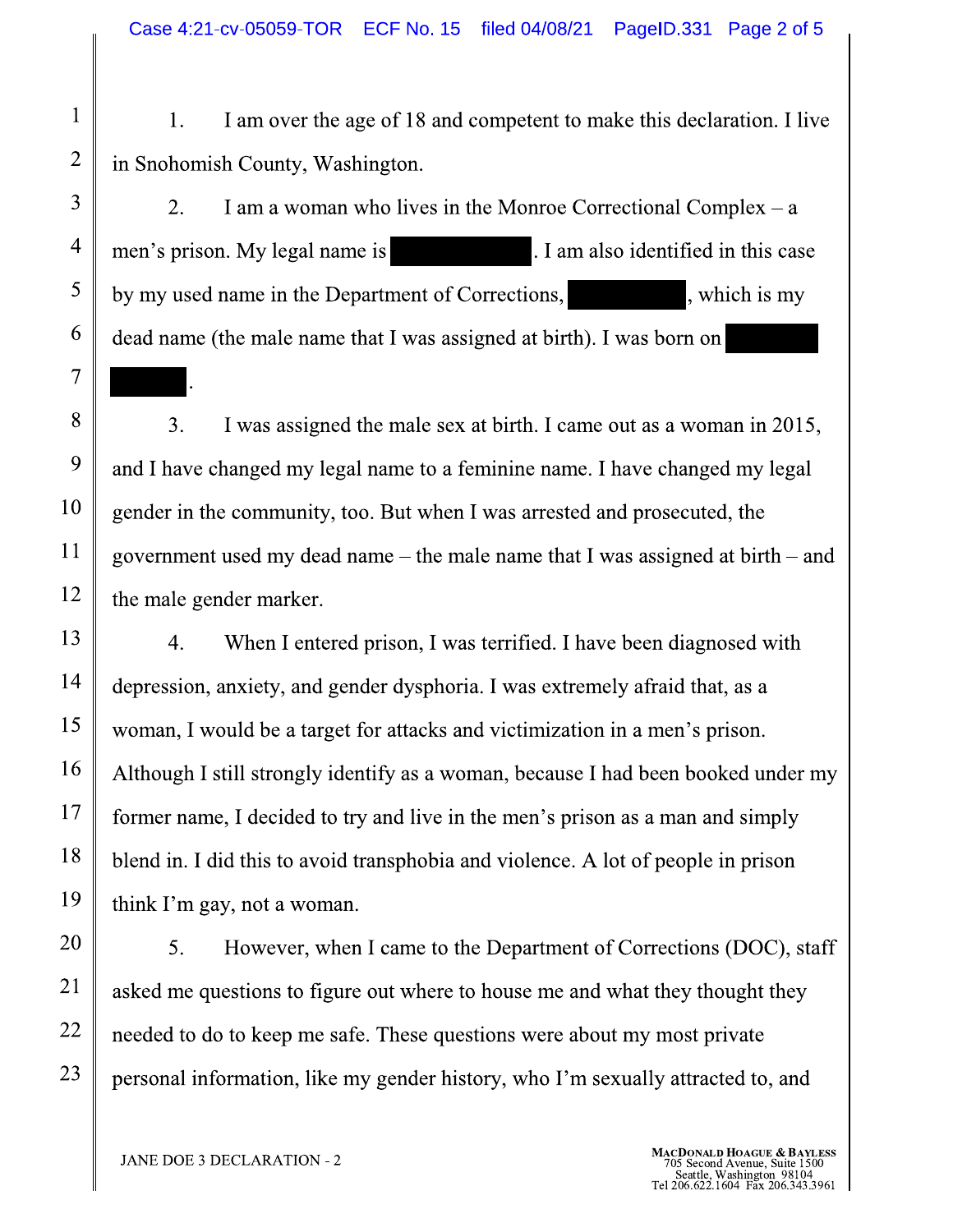medical information. As part of that process to protect me, DOC asked me questions about my sexual assault and abuse. I told them that as a child I was sexually abused by a cousin and by my older sister. I also told them that I was groomed for sexual assault as a child online. In custody, I have been catcalled, harassed, and received unwanted affection from other people in custody. I have not told anyone besides my therapist and certain DOC staff this information. I did not think this information would be made public. I told DOC because I trusted them to protect me from people like officers and other inmates who might want to harm me because I'm transgender and vulnerable. If this information is disclosed, I will be at serious risk of harm and violent retaliation from incarcerated people, as well as family.

On at least one occasion, DOC asked me to fill out a "Preferences" 6. Request" form, where I wrote that I identify as "Transgender." In response to the prompt "Individual wants to keep this information confidential from other individuals," I checked the box "Yes."

 $7<sub>1</sub>$ In order to maintain some connection to my womanhood, I have also told DOC that I am transgender so that I can get the basic things I need in order to live as a woman – basic stuff like undergarments, clothing, and other personal items, which I do my best to use privately.

8. Thankfully a lot of people don't know that I am a woman. I am afraid that if people were to know that I am transgender, that I could be humiliated, sexually harassed, or assaulted. In addition, my depression and anxiety would get much worse and I would live in a constant state of stress and fear. A lot of what

 $\mathbf{1}$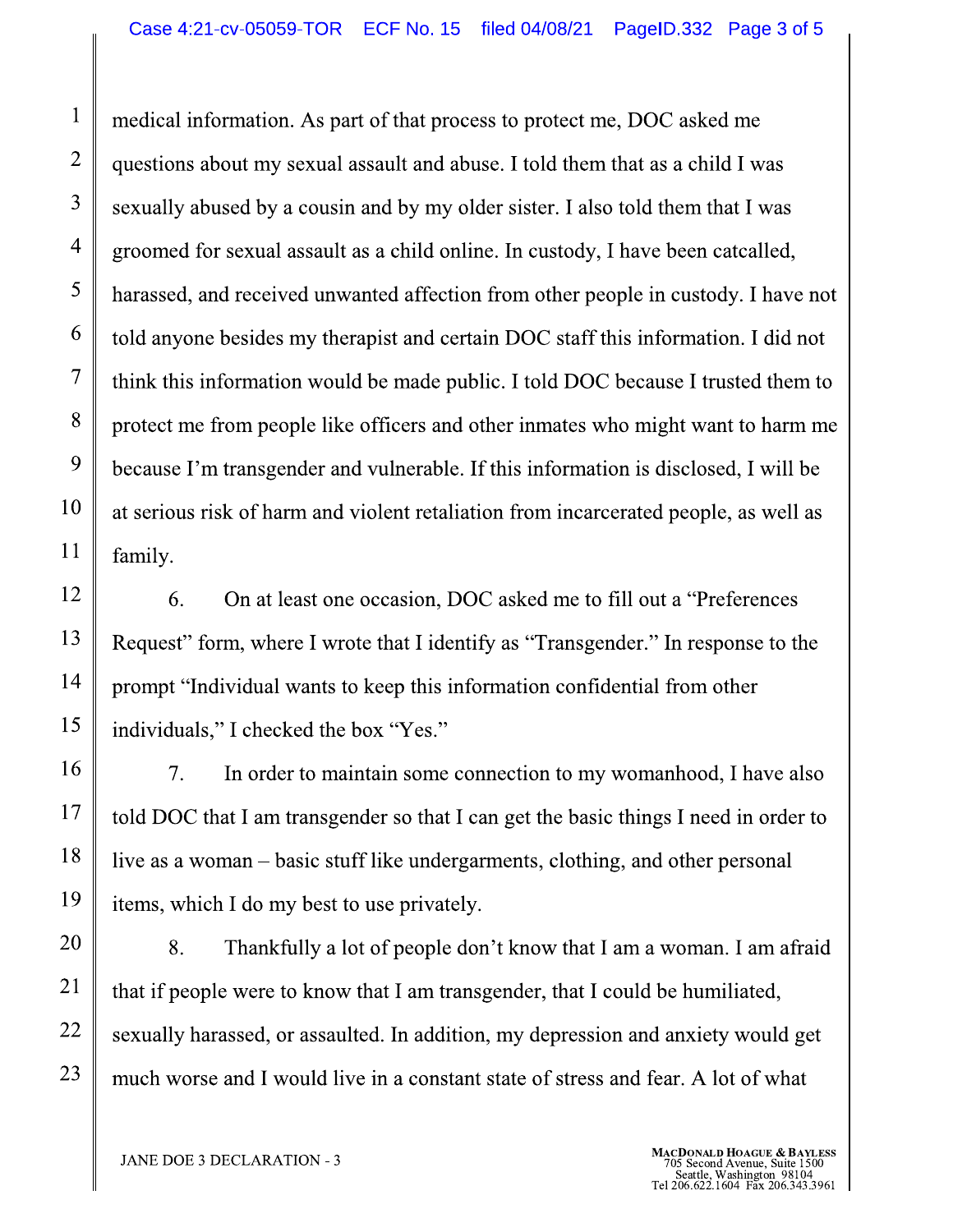helps with my anxiety is that no one is paying attention to me and I am blending in and passing as a man. If people knew I am a woman in a man's prison, my anxiety would be near crippling. It's possible that I would experience thoughts of self-harm if my information were disclosed.

9. I hope to be released next year, at which time I will have paid my debt to society and get to return to my friends, family, and loving husband. When I return to the community, I am looking forward to living in the community as a woman again. When I re-enter society, I'll have a criminal conviction, but I don't want my name connected to all the information that DOC has about me, which is in no way connected to my crime or court. It is just crushing to think that my most private secrets that I entrusted to DOC to keep me safe could be used to shame and harm me for the rest of my life.

13 10. The purpose of this lawsuit is to save me from the embarrassment and 14 harm that will result if my personal information is disclosed. As discussed here, I 15 have significant concerns about my privacy and safety if my identity and 16 information were released to the public. I am concerned that my name being used 17 in connection with this lawsuit will have the actual result of disclosing the personal 18 information that I am seeking to keep private. I also have concerns that DOC and 19 its staff, the requestors, and the public would subject me to retaliation or ridicule if 20 my name were used in this action. For these reasons, and those stated above, I 21 desire to proceed anonymously.

23

22

 $\mathbf{1}$ 

 $\overline{2}$ 

3

 $\overline{4}$ 

5

6

 $\tau$ 

8

9

10

11

12

**JANE DOE 3 DECLARATION - 4**